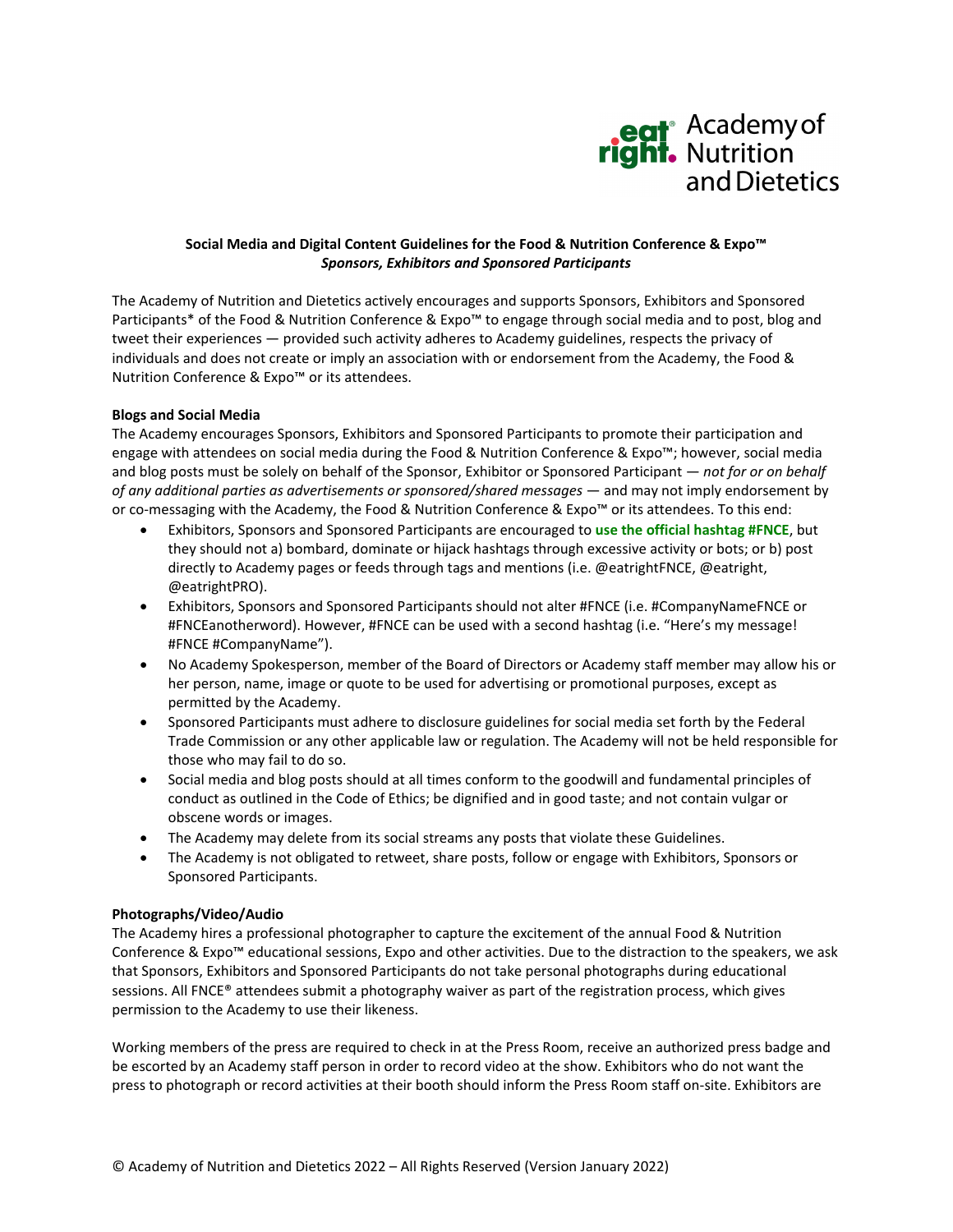permitted to photograph and/or record video of their own booth — contact Academy Show Management for details and restrictions.

FNCE® Exhibitors and attendees are encouraged to share in the excitement of the event, and in doing so, allow pictures to be taken in the Expo Hall. The Academy asks that Exhibitors who wish to take pictures do so in their booth only. If hosting traffic‐building games for attendees that will be posted on any social media channels, we ask that signage be visible to attendees inside the booth stating how and where these pictures/video will be posted. In turn, we request that attendees ask permission of Exhibitors before taking photos/videos of their booth, unless there is a sign denoting otherwise. If an Exhibitor requests someone to refrain from taking pictures, and that person continues to do so, please let FNCE® Show Management know. We ask that everyone uphold a professional and respectful environment when taking photographs/videos at FNCE®.

## **Media**

Accredited media may freely utilize social media platforms for *bona fide* reporting purposes. Photos taken by accredited photographers may be published for editorial purposes on social media platforms in accordance with the Media Registration Guidelines. All other provisions of these Guidelines apply.

## **Academy Marks**

Sponsors, Exhibitors and Sponsored Participants may not use the eatright, eatrightPRO, eatrightFNCE, Food & Nutrition Conference & Expo™ or FNCE® logos on their social media or blog posts or on any websites.

## **Domain Names/URLs/Page Naming**

Domain names and URLs including the word "eatright," "eatrightPRO" or "FNCE" or any similar words related thereto (or any foreign language equivalents thereof) are not allowed unless approved in writing by the Academy beforehand. For example: www.[companyname]eatright.com would not be permitted, while www.[companyname].com/FNCE would be allowed, but only during the period of the Food & Nutrition Conference & Expo™ during which these Guidelines are applicable. Similarly, participants and other accredited persons may not create standalone eatright- or Food & Nutrition Conference & Expo™-themed websites, applications or any other feature to host coverage of the Conference.

## **Liability**

When Sponsors, Exhibitors and Sponsored Participants choose to go public with any comments, opinions and any other material in any way, including on a post, blog or message on any social media platform or on any website, they are solely responsible. They can be held personally liable for any commentary and/or material deemed to be defamatory, obscene or proprietary. They should not (i) intrude upon the privacy of attendees and other and entities at the Food & Nutrition Conference & Expo™ without the consent of such persons and entities, (ii) interfere with the sessions, events or ceremonies of the Food & Nutrition Conference & Expo™ or with the role and responsibilities of the Academy, its affiliates or groups, or other entities that are part of the organization of the Food & Nutrition Conference & Expo™, or (iii) violate security measures instituted to ensure the safe conduct of the Food & Nutrition Conference & Expo™. Sponsors, Exhibitors and Sponsored Participants post their opinions and any other materials at their own risk, and they should make it clear that the views expressed are their own.

#### **Monitoring**

The Academy asks for the support of all Sponsors, Exhibitors and Sponsored Participants in reporting any ambush activity or sites engaged in conduct that is offensive to or adversely affects the goodwill associated with the Food & Nutrition Conference & Expo™. We ask that anyone discovering such content to please report it to **SocialMedia@eatright.org**.

#### **Infringements**

Credentials provided for any organization or person at the Food & Nutrition Conference & Expo™ may be withdrawn without notice, at the discretion of the Academy, for purposes of ensuring compliance with these Guidelines or infringement of the Academy intellectual property. The Academy reserves all rights to take any appropriate measures with respect to violations of these Guidelines, including issuing a Take Down Notice, taking